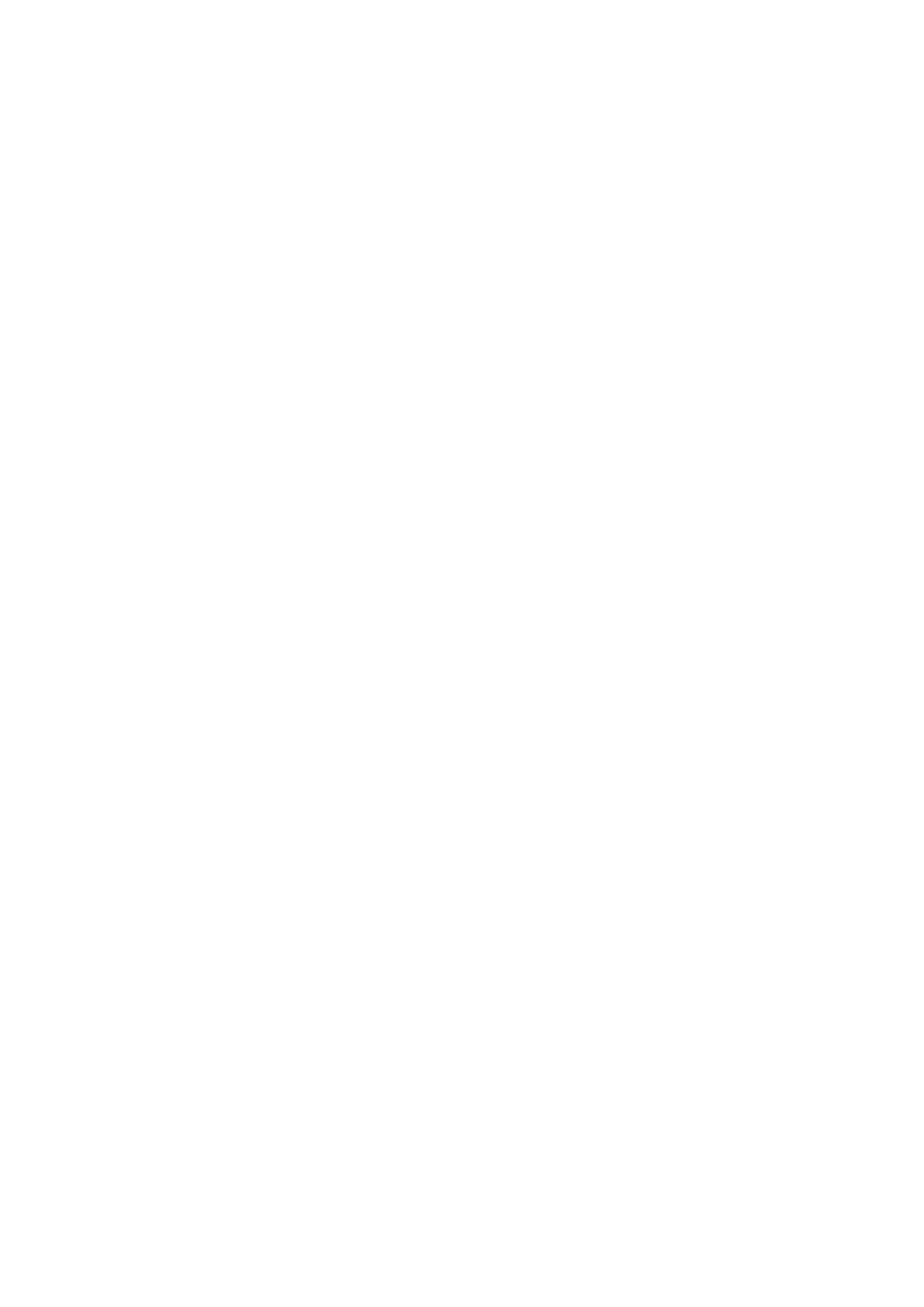# **Principles and Guidelines on Confidentiality Aspects of Data Integration Undertaken for Statistical or Related Research Purposes**

**These Principles and Guidelines were endorsed by the Conference of European Statisticians at their June 2009 meeting.** 

### **INTRODUCTION**

1. At its eighth meeting, the United Nations Economic Commission for Europe (UNECE) adopted its decision C(47) on the fundamental principles of official statistics in the region of the Economic Commission for Europe (15 April 1992 see <http://www.unece.org/stats/documents/e/1992/32.e.pdf>). Fundamental Principle number six states that "Individual data collected by statistical agencies for statistical compilation, whether they refer to natural or legal persons, are to be strictly confidential and used exclusively for statistical purposes."

2. Data integration is concerned with integrating unit record data from different administrative and/or survey sources to compile new official statistics which can then be released in their own right. In addition, these integrated data sets may be used to support a range of economic and social research not possible using traditional sources. In some cases the use of integrated data sets can introduce additional legal and policy concerns compared to the use of single-source data sets. These additional concerns typically relate to, but are not necessarily limited to privacy and data protection requirements. These principles and guidelines, whilst having some relevance to the creation and maintenance of statistical registers, do not cover these tasks.

3. These principles and guidelines apply to data integration work carried out in national statistical organizations (NSOs). In some cases international statistical organisations combine micro-data sets from different countries, but as there are unlikely to be any units in common between the national data files, no confidentiality issues arise here.

4. For the purpose of these principles and guidelines, the use of other sources in validation and imputation processes for a single source, is not considered as data integration, though similar issues may apply. Two instances of the same survey are considered to be a single source.

5. To assist in the use of these Principles and Guidelines the following definitions are used:

(a) Composite microdata - unit record data resulting from data integration;

(b) Confidentiality - an obligation to the provider of information to maintain the secrecy of that information;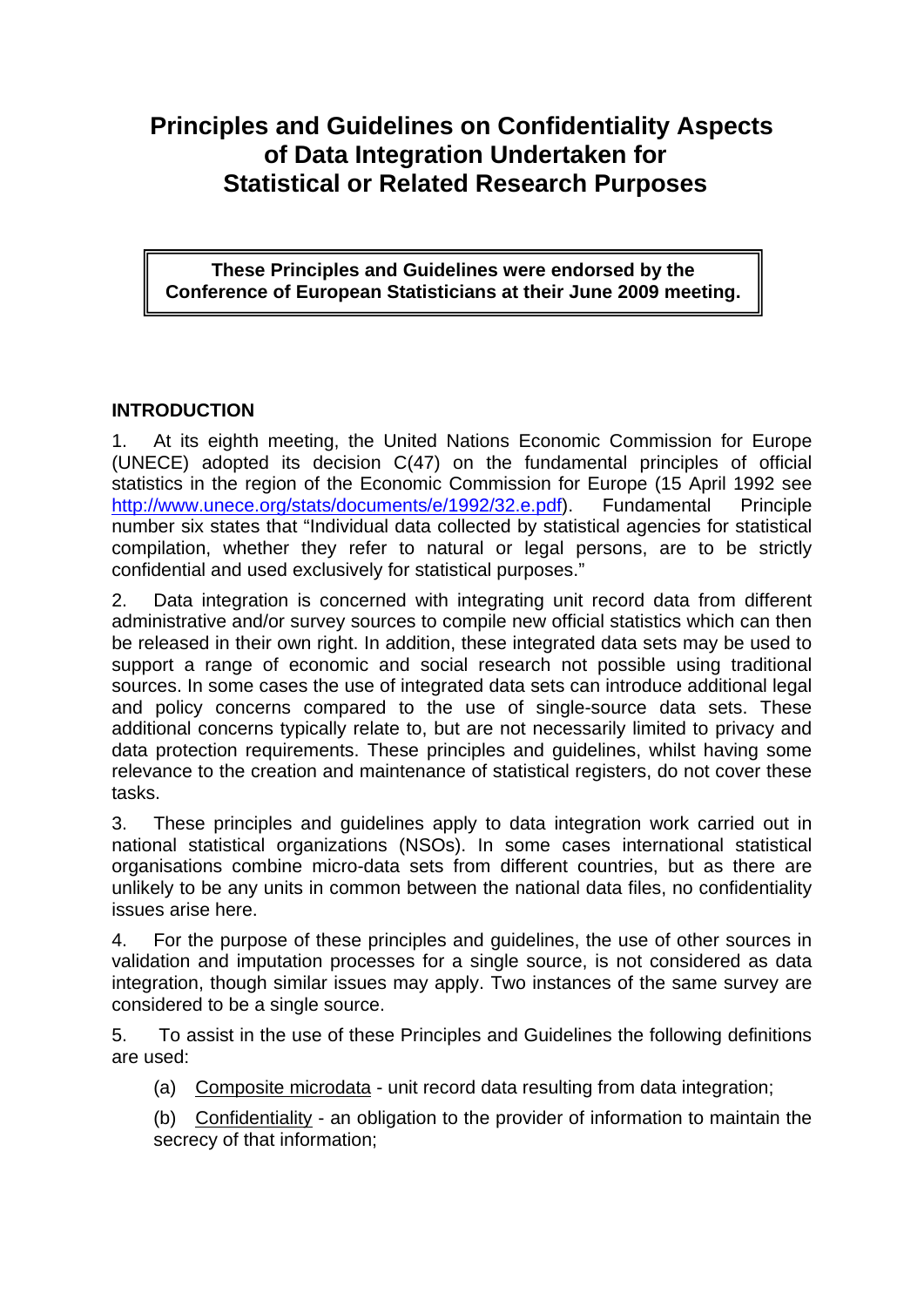(c) Data Integration - the process of combining data from two or more sources to produce new outputs;

(d) Data Matching - the linkage of micro-data from different sources based on common features present in those sources;

(e) Data Provider - An organization which produces data or metadata. For the purposes of these principles and guidelines, this term includes providers of data files from statistical or non-statistical sources, but not individual respondents to statistical surveys;

(f) Natural or legal persons - individuals and legal entities recognised by national legislation;

(g) Official Statistics - any statistical activity carried out within a national statistical system, or under the statistical programme of an intergovernmental organization;

(h) Privacy - someone's right to keep their personal matters and relationships secret, involving an obligation of the holder of information to the subject of the information to do so;

(i) Research Purposes - in the context of these principles and guidelines, "related research purposes" are defined as ad-hoc activities to investigate or explain economic or social phenomena, which result in statistical outputs. These activities may be undertaken by a statistical organization (in which case the results may not necessarily be published), or by external researchers (following the Conference of European Statisticians "Principles and guidelines on managing statistical confidentiality and microdata access").

(j) Statistical Activity - the collection, storage, transformation and distribution of statistical information;

(k) Statistical Purposes - the use of data in a way that complies with the Fundamental Principles of Official Statistics, fits into one or more phases of the statistical business process, and contributes to the production of official statistics*.* 

6. Integration of data may include exact matching, probabilistic matching and/or statistical matching. The benefits of integrated data sets can include:

(a) Production of new or enhanced statistics;

(b) Production of more disaggregated information for measures where some information currently exists;

(c) Ability to carry out research using composite microdata that cover a wider range of variables for a larger number of units than available from any single data source;

(d) Potential to improve or validate existing data sources;

(e) Potential to reduce respondent burden.

7. The attached principles and associated guidelines expand on Fundamental Principle six by providing a common framework for assessing and mitigating legislative and other confidentiality aspects of the creation and use of integrated datasets for statistical and research purposes. In particular they recognise that the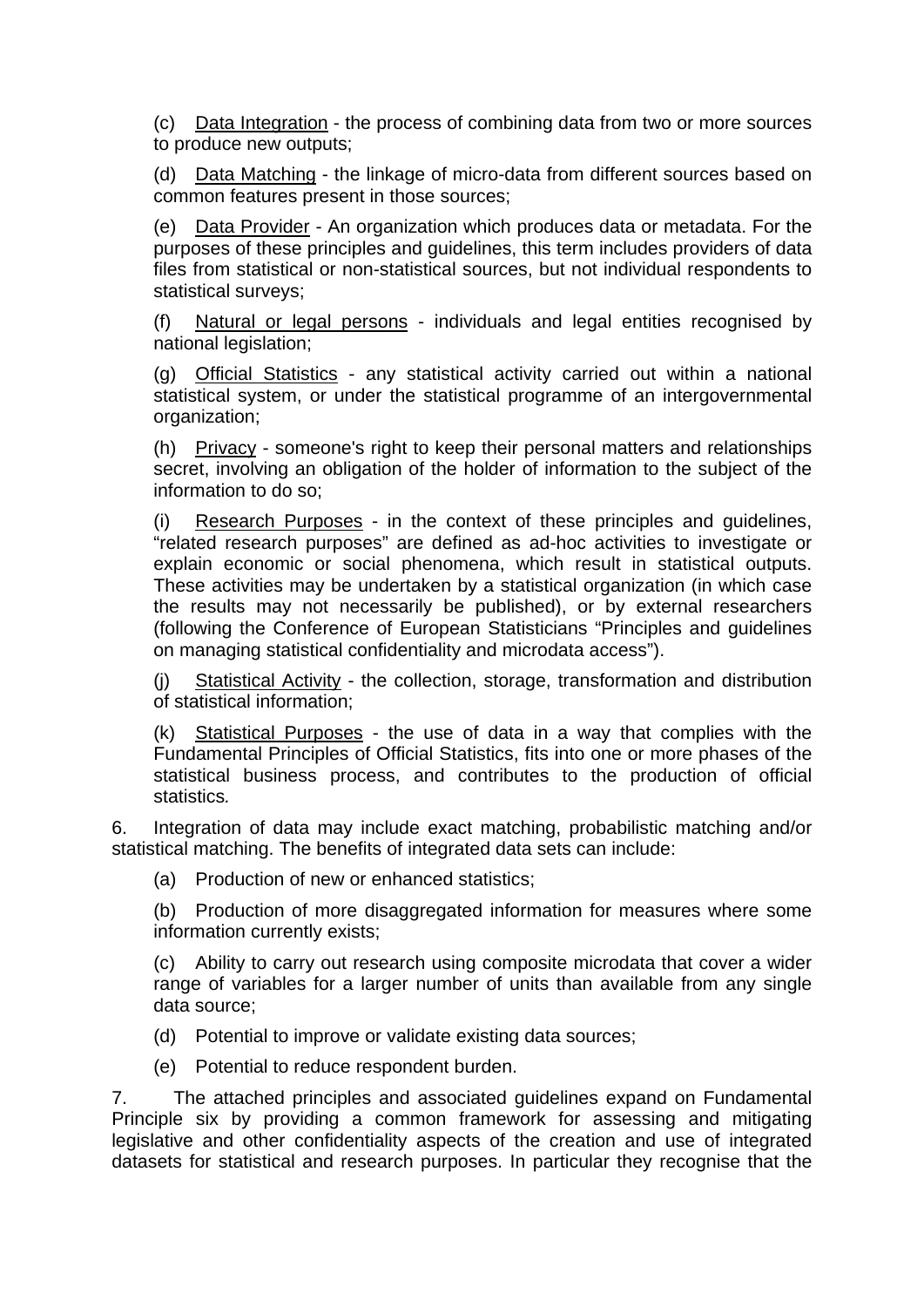fundamental principles of official statistics apply equally to integrated data sets as to any other source of official statistics.

8. In developing these principles, it is recognised that it is government policy in some countries to first seek to use (integrated) administrative data sources, such as registers, for the production of official statistics, only conducting surveys if crucial variables are missing or are of too low a quality in the available administrative sources. In these countries, integration of statistical data sets is a normal part of the operations of the national statistical office. These countries usually already have a strong framework of legislation and clear rules about protection of the confidentiality of personal and individual business data, irrespective of whether or not the data has been integrated from different sources.

9. However, for many other countries the notion of integrating data to produce composite microdata from different sources for statistical and related research purposes is relatively new. The attached principles, associated guidelines, and the example of a business case outline, are designed to provide a framework for such work that can provide some clarity and consistency of application.

10. In addition to the principles and guidelines below, two other notions have been identified that may be relevant in certain circumstances, particularly for countries that do not have a strong tradition of data integration activities for official statistics purposes. The first is that data integration must not occur when it will materially threaten the integrity of the source data collections, for example by posing a risk of reduced response rates. The second is that data integration for research purposes should only be considered where the approval process can justify that this is in the public interest. It is assumed that official statistical purposes will always serve the public interest if they comply with the fundamental principles of official statistics. These notions are mentioned here for completeness, but are not as widely accepted, and therefore do not have the same status as the principles below.

### **PRINCIPLES AND GUIDELINES**

### **Principle 1**

### **Data integration should be undertaken by NSOs (and other organizations within national statistical systems) only for statistical and related research purposes.**

Guidelines:

(a) The above principle should be enshrined in either the statistics legislation and/or in the legislation on data protection, and be strictly respected by governments;

(b) In circumstances where no explicit legislative protection exists, NSOs should abstain from data integration concerning natural and legal persons;

(c) Unless national legislation stipulates otherwise, the use for statistical or research purposes by NSOs of any existing data held in national or sub-national government departments or public authorities, from administrative or statistical sources, does not contravene the privacy of a specific natural or legal person.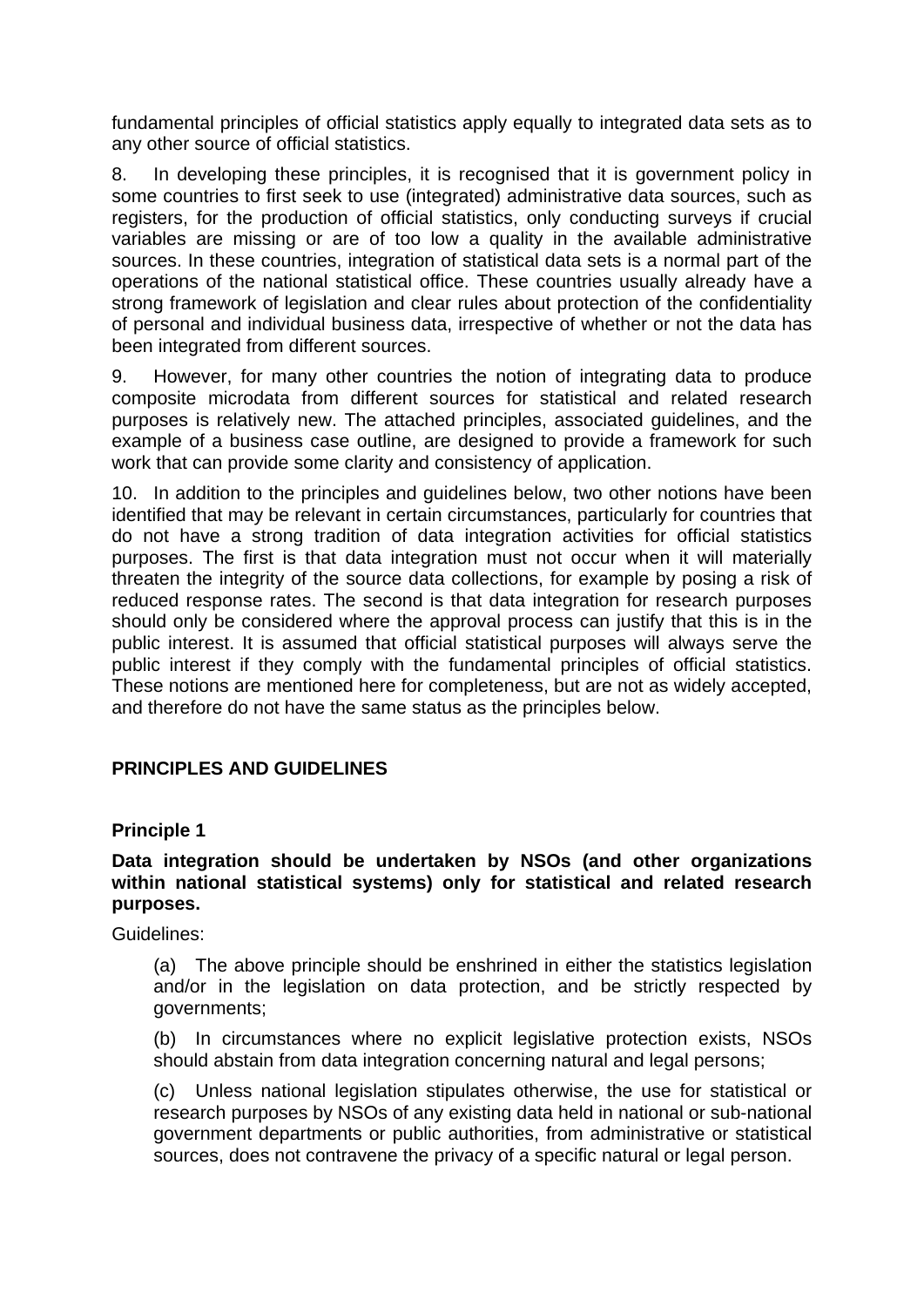### **Principle 2**

**NSOs should only undertake data integration activities consistent with their official statistics mandate and after completing a standard approval process (for example, a business case).** 

Guidelines:

(a) Where a NSO has a mandate(s) that goes beyond statistical and related research purposes, such as involving the use of data for administrative or regulatory purposes related to natural persons, it should abstain from any data integration activities for statistical or related research purposes pertaining to these units, unless this is specifically authorized by law;

(b) Before undertaking a new survey for statistical purposes, consideration should be given as to whether integration of data sources already available at the NSO could be used as an alternative means;

(c) A standard approval process should be followed for any new data integration proposal. This may take the form of a formal business case. An example of a business case outline is given in the Annex, but each country should establish their own template for the process of endorsing data integration projects. The approval process should identify how the integration work will produce or improve official statistics or contribute to related research.

### **Principle 3**

### **The public benefits of any data integration project should be sufficient to outweigh any privacy or confidentiality concerns about the use of data and/or risks to the integrity of the official statistics system.**

Guidelines:

(a) Data integration should occur in a secure environment and in a manner that does not pose risks to the integrity of the official statistical system;

(b) Unless enabled by legislation or provided for in the standard approval process, any direct identifiers associated with the data to be integrated should be removed as soon as possible upon completion of the integration process;

(c) Where appropriate, bodies with responsibility for ensuring that all benefits, privacy concerns and risks are identified and properly considered by the NSO as part of their standard approval process, should be consulted. The list of benefits should include those resulting from any intended long term retention of, or planned extension over time to, the integrated dataset;

(d) In some countries, it will be a legislative requirement that the standard approval process should include a privacy impact assessment;

(e) Where reasonable and practicable, consent should be obtained from the data provider(s);

(f) The notions of privacy and confidentiality also require careful management of the risks of indirect identification (typically for units with unusual characteristics), and the increased sensitivity of integrated data sets, which may contain a wider range of variables than any of their sources.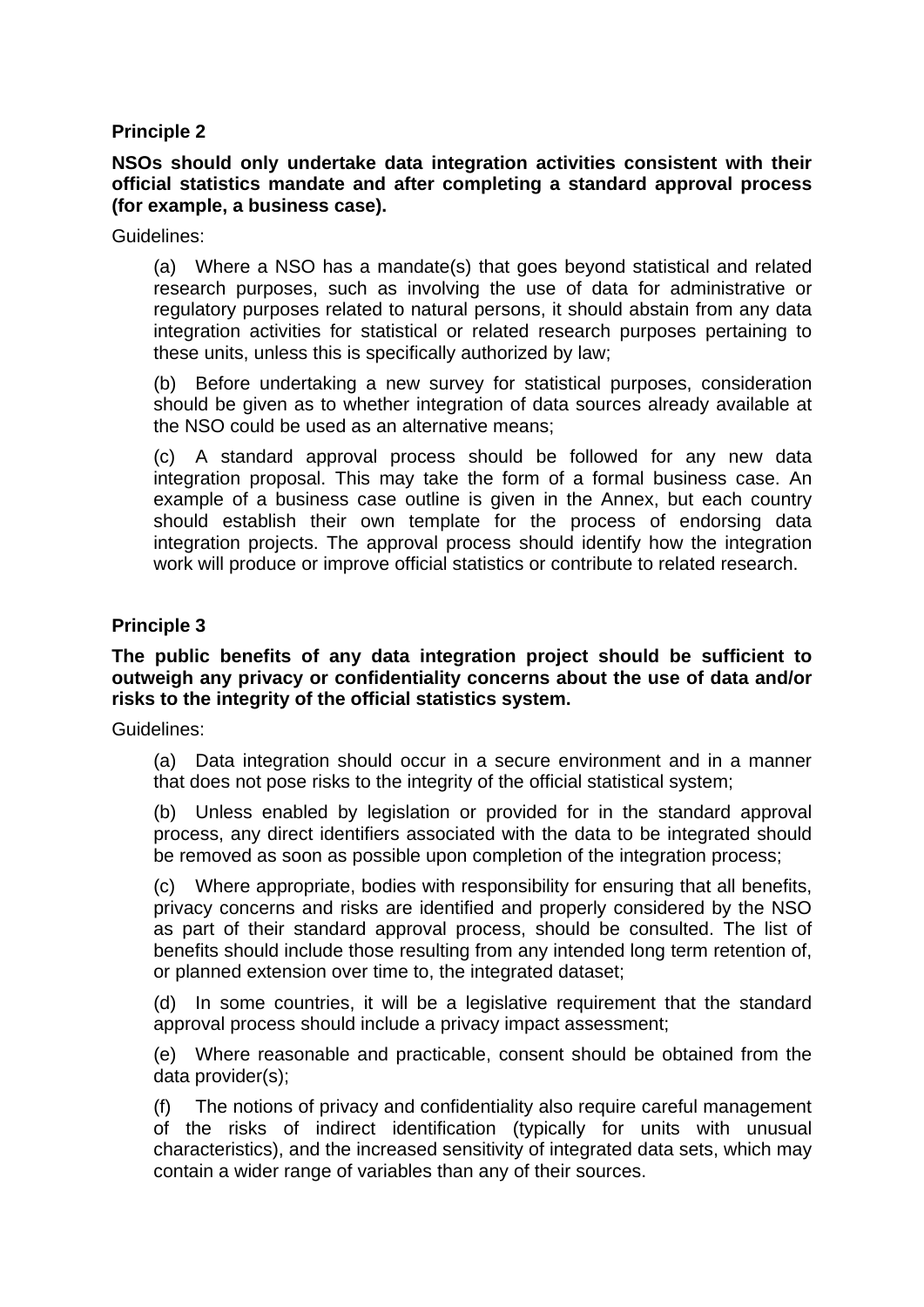### **Principle 4**

### **Data should not be integrated where any commitment has been given to respondents that would specifically preclude such action.**

Guidelines:

(a) The standard approval process (such as a data integration business case) should investigate what undertakings have been made to respondents regarding the purposes for which their data can be used. The Head of the NSO should not approve a data integration proposal if any element of that proposal is incompatible with these undertakings.

### **Principle 5**

**Integrated data should only be used for approved statistical or research purposes and any significant variation in the originally approved purposes should result in the submission of a new standard approval process.** 

Guidelines:

Unless otherwise provided for in legislation, a new approval should be sought whenever:

(a) The sources (data sets) used in the integration process change significantly (for example a category of units is added or deleted, or there is a change in the type of variables covered), or a new source is proposed to be added to the integration process;

(b) The number of characteristics covered by integration is proposed to be expanded significantly;

(c) The number of units covered by the integration process is proposed to be expanded significantly (e.g. extension from a few to all branches of the economy);

(d) The method of integration changes (e.g. from statistical to exact matching), and this change could significantly alter the risk of disclosure for a natural/legal person;

(e) The dataset resulting from integration is proposed to be used for another official statistical purpose or for a research purpose submitted by an outside researcher, which had not been provided for in the original standard approval process.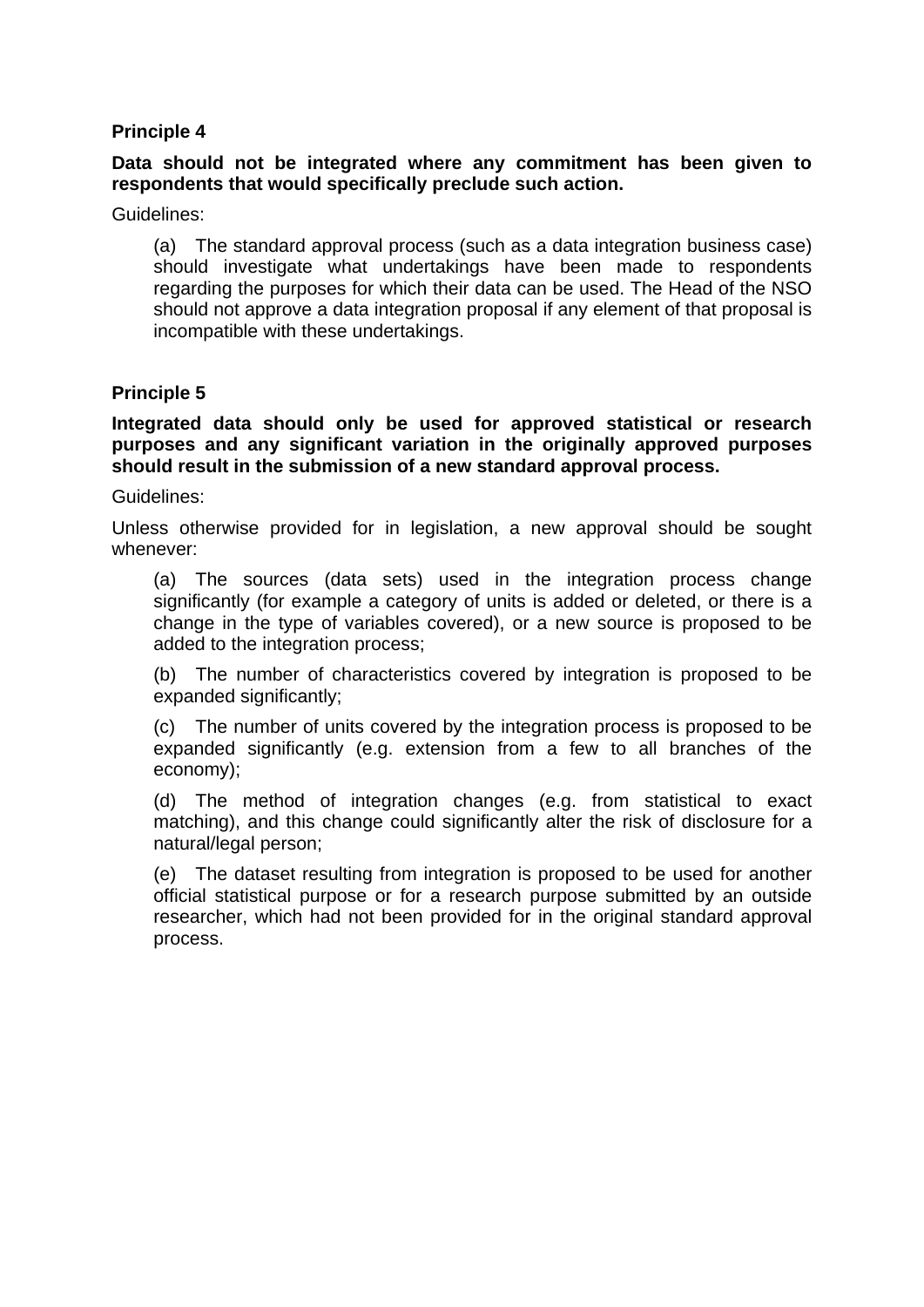### **Principle 6**

### **The number of unit records and data variables to be included in a linked dataset should be no more than required to support the approved purpose(s).**

Guidelines:

(a) The 'approved purpose(s)' is that which is approved in the data integration business case. Only data variables necessary to support these purposes should be included in the dataset for the approved data integration work;

(b) The number of unit records to be integrated should be the minimum necessary to support the approved purpose(s) (e.g. consideration should be given to integrating a sample of a full-coverage data source).

### **Principle 7**

### **NSOs should conduct any data integration in an open and transparent manner.**

Guidelines:

(a) The policy of the NSO with respect to data integration, as well as an overview of data integration work being undertaken by an NSO should be published;

(b) The main statistical results of any data integration work should be made publicly available. When data integration work is used to improve the production of official statistics (e.g. through improving quality), the publication of that official statistic meets this requirement. Metadata of statistics published from composite databases should contain information about the original data sources used for data integration;

(c) Unless otherwise enabled by legislation, administrative agencies should, wherever reasonable and practicable, inform respondents that their information may be generally used for statistical or research purposes.

### **Principle 8**

**Access to composite unit record data resulting from data integration, but not containing any identifiers, should generally be limited to authorized staff of the NSO. As for other statistical microdata, any proposal to grant access to an external person(s) should have a clear legal basis and be consistent with the purposes of use of data for official statistics. Any person(s) granted such access should provide a legally enforceable institutional and logistical guarantee that their use will be consistent with the approved proposal and that non-authorized persons will have no access to the dataset.** 

Guidelines:

(a) Composite microdata from integration carried out by an NSO may be used for statistical or related research purposes by other producers of official statistics in the same national statistical system, or if supported by appropriate national legislation, in a supra-national statistical system, providing a business case following guideline 2(b) is approved by the NSO. Approval should include consideration as to whether statistical and related research activity is strictly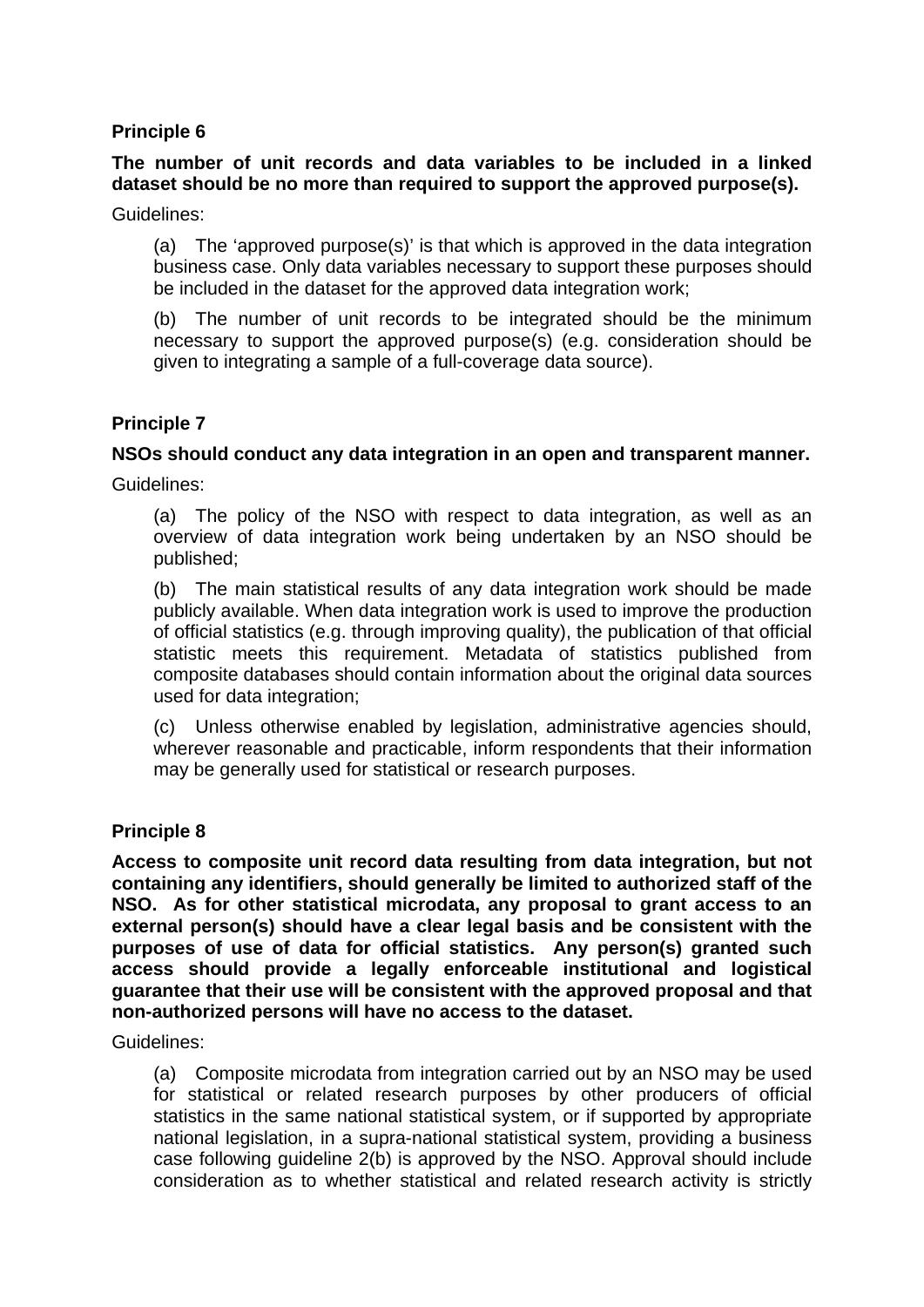separated in organizational terms from any data collection or processing for administrative purposes;

(b) An NSO should not provide information to data providers about any variables in an integrated data that could assist the data provider in carrying out any administrative or regulatory purpose;

(c) External researchers can be granted access to microdata from integrated datasets following the Conference of European Statisticians guidelines "Managing Statistical Confidentiality and Microdata Access", if a business case is approved by the NSO;

(d) The obligations of the recipient should be laid down in a contract and any infringement of the confidentiality rules by the recipient should fall under a potential sanction stipulated in legislation and be enforceable on the recipient, and where appropriate the sponsoring institution.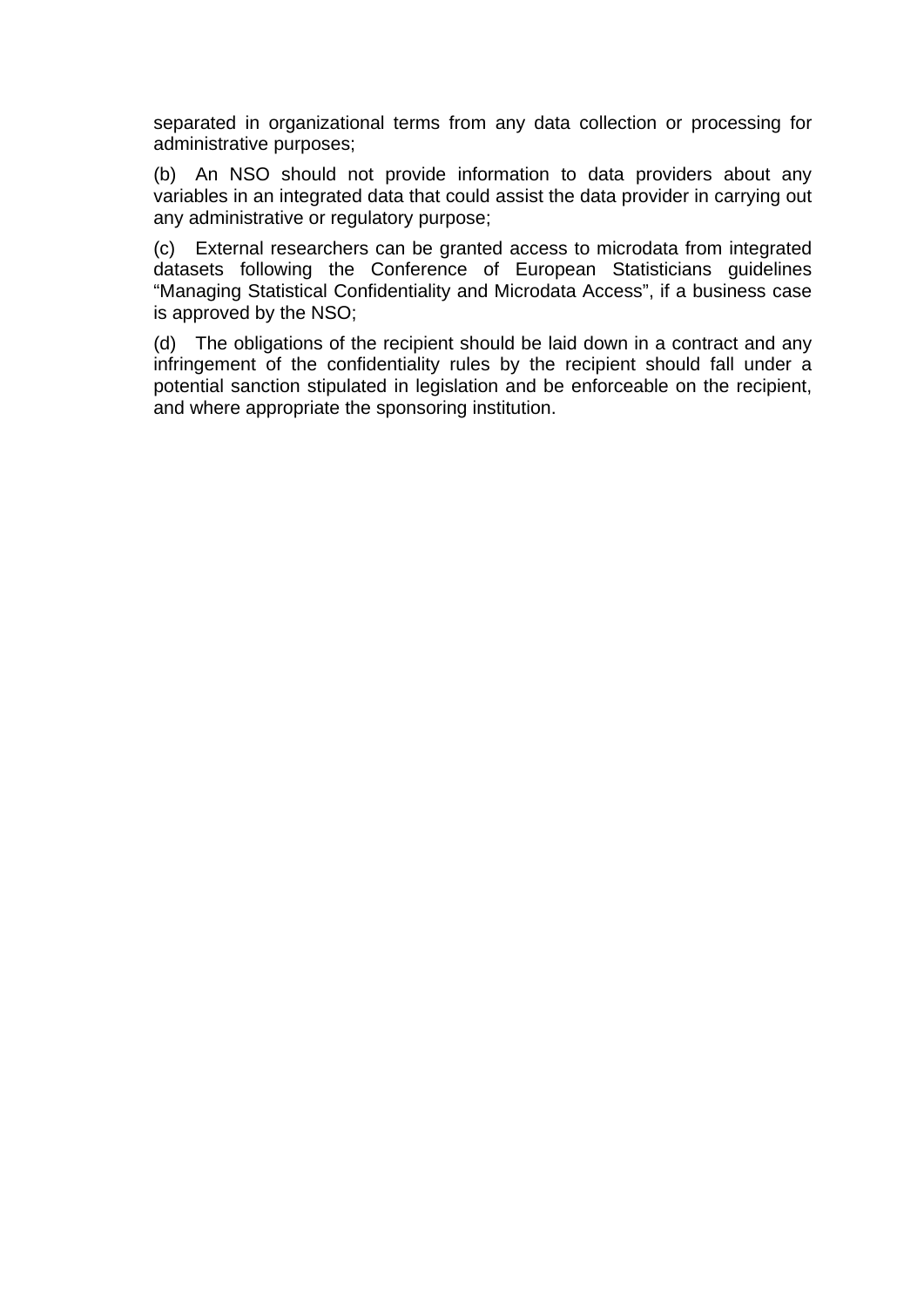### **ANNEX - EXAMPLE OF A BUSINESS CASE OUTLINE**

Principle two provides that a standard approval process should be followed for any new data integration proposal and suggests that this may take the form of a formal business case. If a business case approach is to be used, it is proposed that it should cover the following topic areas:

### **A. Purpose(s)**

The business case should describe the purposes for which the integrated data will be used.

### **B. Benefit to Official Statistics**

The business case should describe how the proposed project will produce or improve official statistics. Improving official statistics could involve improvements to the accuracy, reliability, relevance, timeliness, consistency and coverage of the statistics, the concepts, definitions or methods used to produce the statistics or to reduction of costs or response burden.

### **C. Other Benefits**

The business case should describe who else will benefit, and how they will do so, from the project.

### **D. Risk Assessment**

The business case should include an assessment of the risks to confidentiality, risks to the integrity of the data sources, any other relevant risks, and a statement on how these risks will be managed

### **E. Retention**

The business case should state how long the integrated dataset needs to be retained to support the purposes for use. The retention may be subject to periodic reviews.

### **F. Data sources**

The proposal should describe what sources of data will be used for data integration. This should list the proposed source agencies and describe in general terms the data to be received from each agency.

Any implications of the legislation that source data was collected under to the data integration project should be listed.

### **G. Alternatives**

It should be explained why data integration is preferable to any feasible alternative in terms of cost, quality or minimising compliance burden.

### **H. Stakeholders**

The business case should list all identified key stakeholders (both internal and external) in the data integration project and the results of any consultation with them.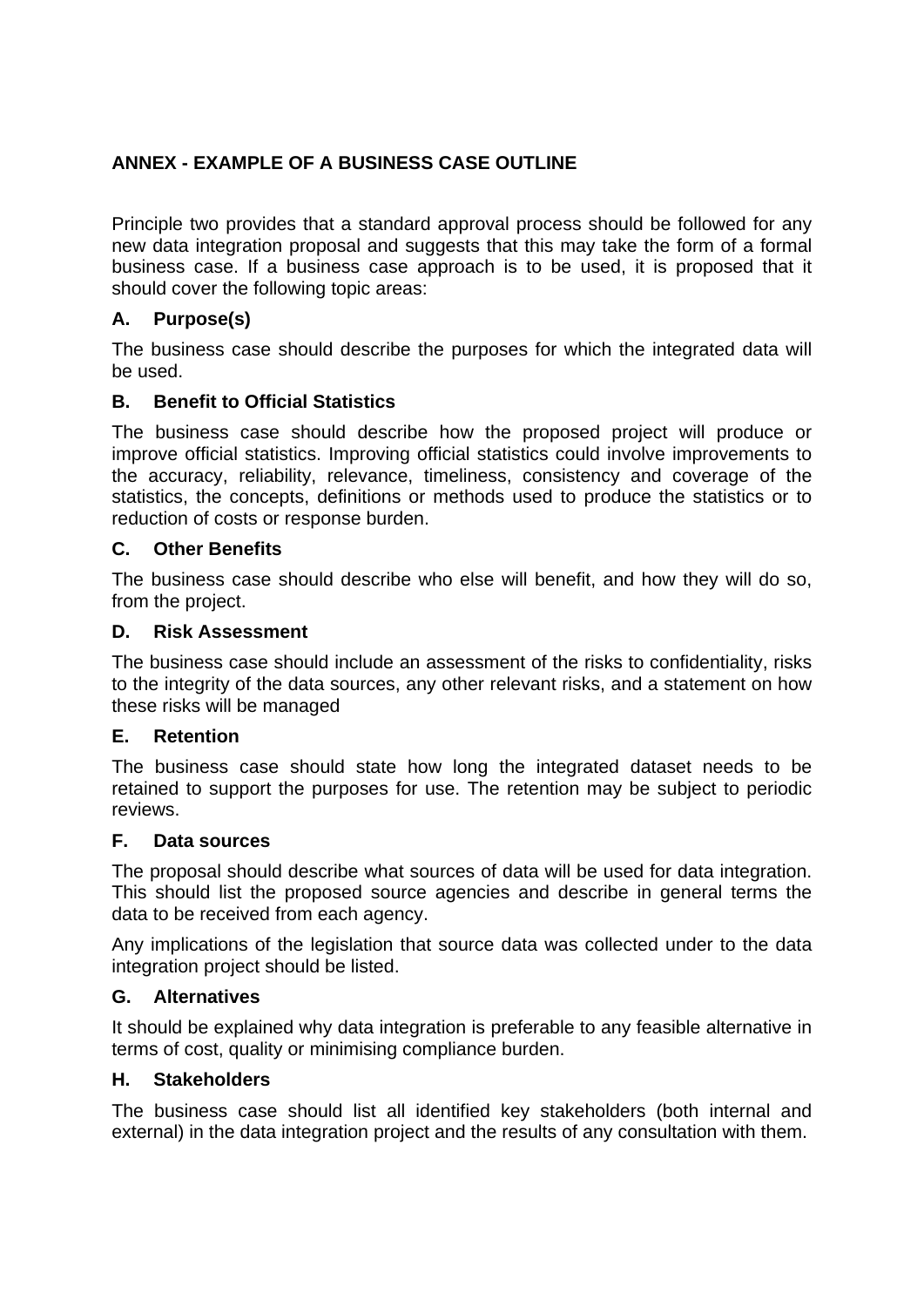### **I. Retention of names and addresses**

If the data integration project needs to retain personal names and addresses for linking then this should be stated along with how long retention of these details is needed.

### **J. Frequency of Reviews**

The business case should specify the frequency with which reviews of the data integration will be held.

### **K. Privacy Impact Assessment**

A privacy impact assessment should be completed unless a country's legislative and/or relevant NSO policy provides an exemption. It should also be noted that although privacy generally relates to natural persons, it may also relate to a legal person in the case of some businesses or industries. For example, certain unincorporated businesses, such as farms, may generate privacy considerations in some countries.